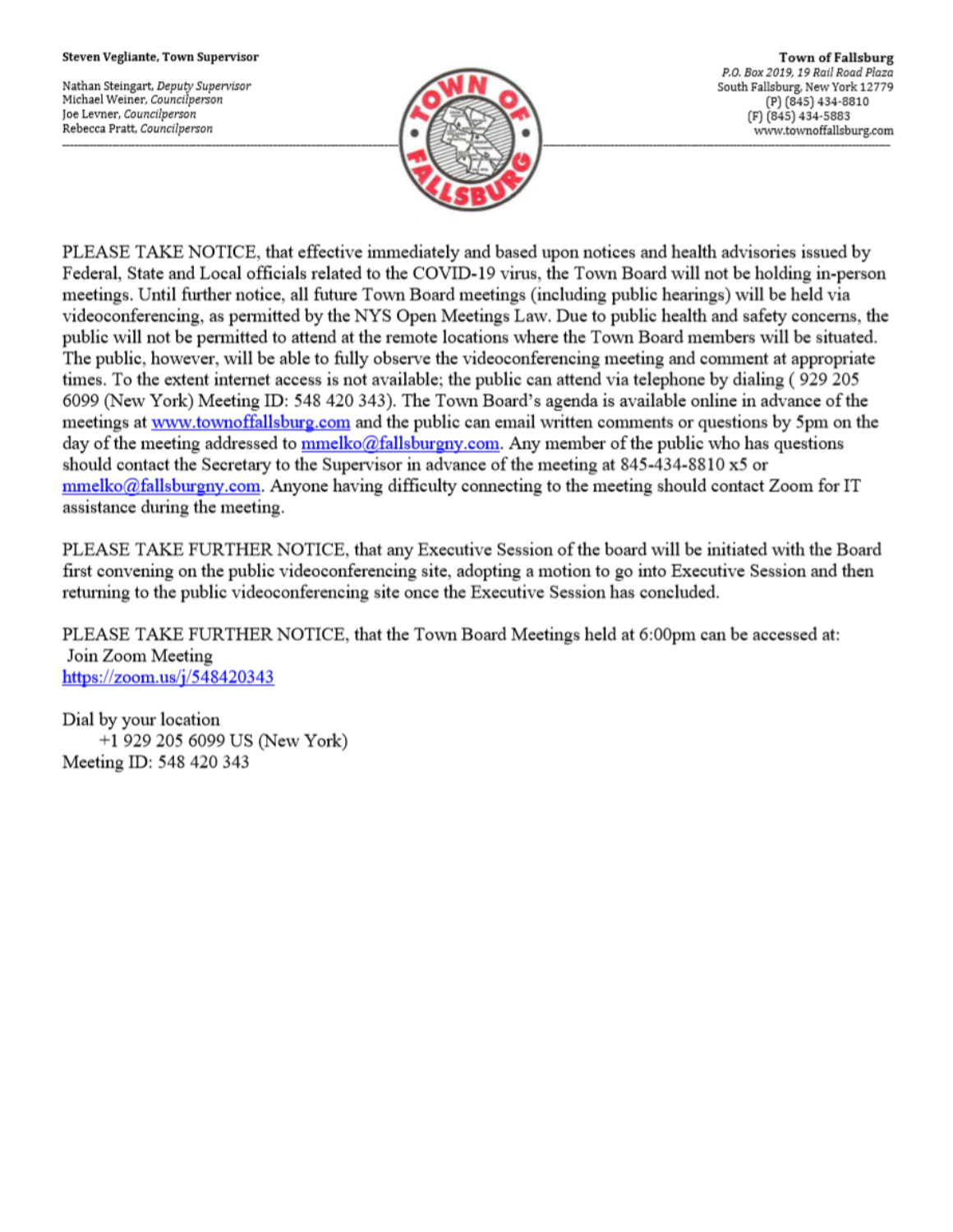#### **Steven Vegliante, Town Supervisor**

Nathan Steingart, *Deputy Supervisor* Michael Weiner, *Councilperson* Joe Levner, *Councilperson* Rebecca Pratt, *Councilperson*



**Monday, May 11, 2020**

**The Town of Fallsburg Town Board Will Conduct a Legislative Meeting via Video Conference Call 19 Railroad Plaza, South Fallsburg, NY 6:00 pm Video Conference Link to be posted to main page of website: Join Zoom Meeting https://zoom.us/j/548420343 Meeting ID: 548 420 343 One tap mobile +19292056099,,548420343# US (New York)**

5:45pm: Public Hearing relative to proposed Local Law # of 2020 relating to Amending Town of Fallsburg Municipal Code Chapter #96 entitled "Building – Code Enforcement".

5:50pm: Public Hearing relative to proposed Local Law # of 2020 relating to Amending Town of Fallsburg Municipal Code Section #310-11.5 entitled "Violations".

5:55pm: Public Hearing relative to proposed Local Law # of 2020 relating to Amending Town of Fallsburg Municipal Code Section #257-11 entitled "Town Road Specifications".

## **Salute to the Flag**:

**Supervisor's Report**:

**Liaison's Reports**:

**Correspondence**:

### **Citizens' Comments**:

### **Operations:**

- Motion to approve Resolution to Conduct Grievance Day Remotely via Zoom Meetings for 2020.
- Motion to approve minutes from Legislative meeting on 04/27/2020, 5/1/2020, 5/4/2020, 3/9/2020.
- Motion to set time and date for a Public Hearing relative to: Public hearing regarding Joint Annexation pursuant to Article 17 of the General Municipal Law of the State of New York, requesting that the territory which is now located in the Town of Fallsburg and which adjoins the Village of Woodridge be annexed to the Village of Woodridge. Said Public Hearing will commence on June 8, 2020 at 5:40 pm via Video Conference Link Join Zoom Meeting, https://zoom.us/j/548420343, , Meeting ID: 548 420 343, One tap mobile +19292056099,,548420343# US (New York).
- MOTION TO SET THE TIME AND DATE FOR A PUBLIC HEARING RELATIVE TO: Public Hearing regarding proposed Local Law # of 2020 relative to Amending Town of Fallsburg Municipal Code Section #310- 7.11 relating to Expiration of Approval. Said Public Hearing will commence on Monday, June 22, 2020 at 5:45 pm via Video Conference Link Join Zoom Meeting, https://zoom.us/j/548420343, , Meeting ID: 548 420 343, One tap mobile +19292056099,,548420343# US (New York).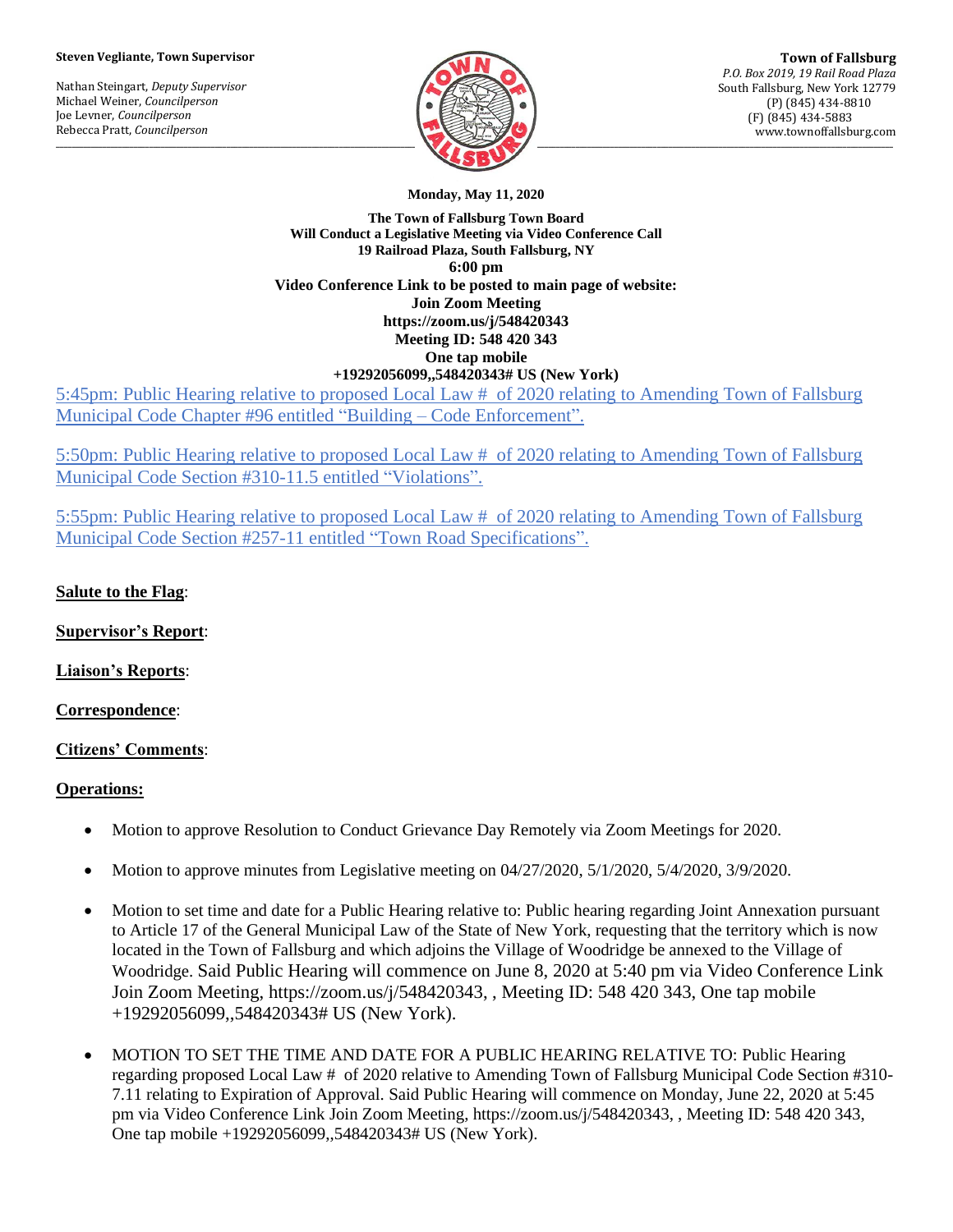- MOTION TO SET THE TIME AND DATE FOR A PUBLIC HEARING RELATIVE TO: Public Hearing regarding proposed Local Law # of 2020 relative to Amending Town of Fallsburg Municipal Code Section #310- 4.3 relating to Separation Distances. Said Public Hearing will commence on Monday, June 22, 2020 at 5:48 pm via Video Conference Link Join Zoom Meeting, https://zoom.us/j/548420343, , Meeting ID: 548 420 343, One tap mobile +19292056099,,548420343# US (New York).
- MOTION TO SET THE TIME AND DATE FOR A PUBLIC HEARING RELATIVE TO: Public Hearing regarding proposed Local Law # of 2020 relative to Adding Town of Fallsburg Municipal Code Chapter #179 relating to Transient and Short Term Residential Rentals. Said Public Hearing will commence on Monday, June 22, 2020 at 5:51 pm via Video Conference Link Join Zoom Meeting, https://zoom.us/j/548420343, , Meeting ID: 548 420 343, One tap mobile +19292056099,,548420343# US (New York).
- MOTION TO SET THE TIME AND DATE FOR A PUBLIC HEARING RELATIVE TO: Public Hearing regarding proposed Local Law # of 2020 relative to Amending Town of Fallsburg Municipal Code Section #299- 5 relating to Water Meters. Said Public Hearing will commence on Monday, June 22, 2020 at 5:54 pm via Video Conference Link Join Zoom Meeting, https://zoom.us/j/548420343, , Meeting ID: 548 420 343, One tap mobile +19292056099,,548420343# US (New York).
- MOTION TO SET THE TIME AND DATE FOR A PUBLIC HEARING RELATIVE TO: Public Hearing regarding proposed Local Law # of 2020 relative to Amending Town of Fallsburg Municipal Code Section #310- 5.5 relating to Fences and Hedges. Said Public Hearing will commence on Monday, June 22, 2020 at 5:57 pm via ZOOM Video Conference Link Join Zoom Meeting, https://zoom.us/j/548420343, , Meeting ID: 548 420 343, One tap mobile +19292056099,,548420343# US (New York).

### **Personnel:**

- Motion to accept the resignation of Senior Account Clerk, Constantina Memos, effective April 29, 2020.
- Motion to accept the retirement of Jeffrey Wood from the Sewer Department effective May 15, 2020.
- Motion to approve Warren McCombs for seasonal employment as a Laborer in the Parks department effective May 4, 2020.
- Motion to approve Michael McGrath for seasonal employment as a Laborer in the Parks department effective May 4, 2020.
- Motion to approve John Stanton IV for seasonal employment as a Laborer in the Parks department effective May 4, 2020.

### **Finance:**

- Motion to approve Warrant #0520 dated 5/6/2020 in the amount of \$98,862.22.
- Motion to approve Warrant #05A20 dated 5/6/2020 in the amount of \$238,742.75.